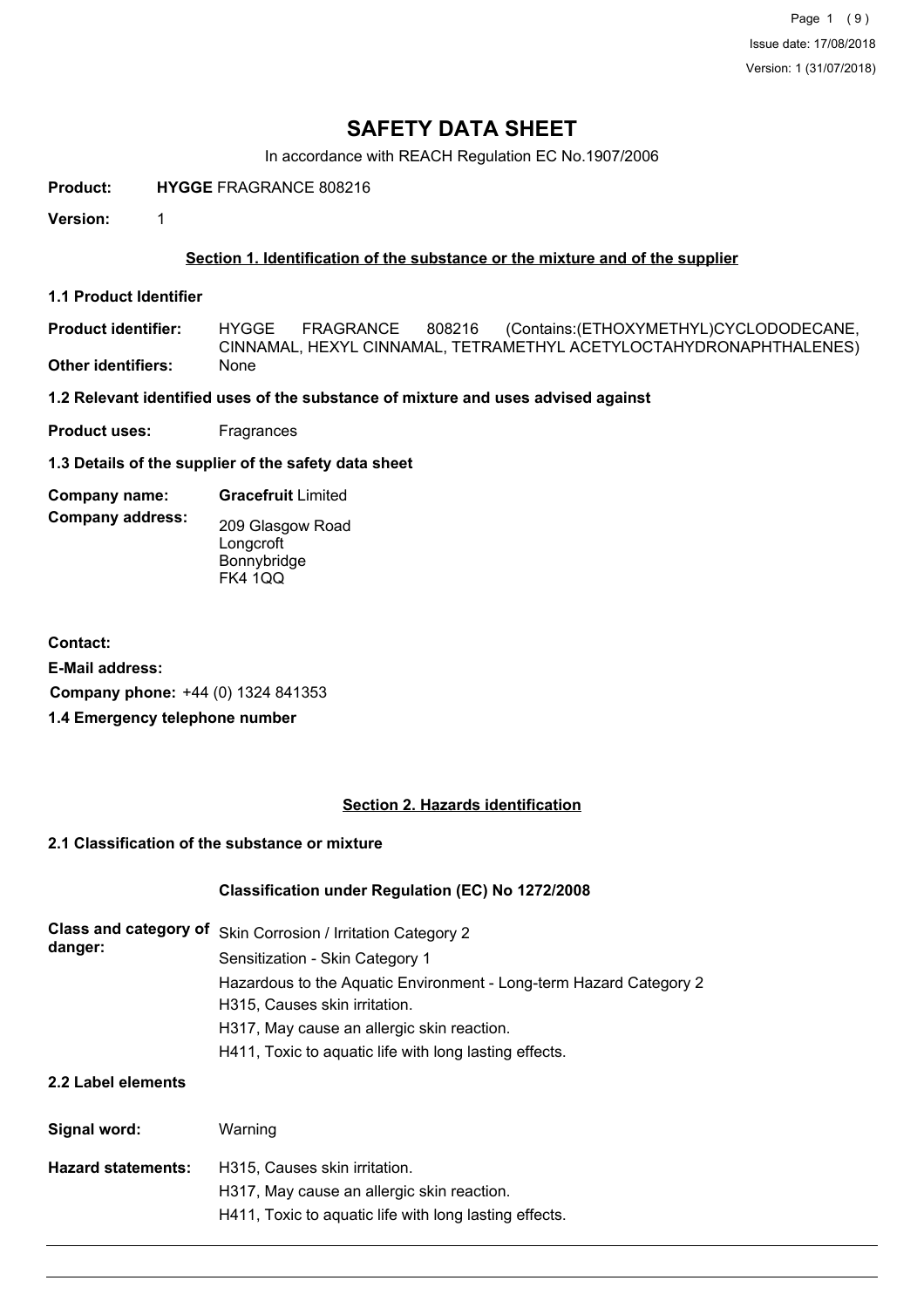# **SAFETY DATA SHEET**

In accordance with REACH Regulation EC No.1907/2006

| Product:                     | <b>HYGGE FRAGRANCE 808216</b>                                                                                                                                                                                                                                                                                                                                                                                                                                                                                                                                                                                                                            |
|------------------------------|----------------------------------------------------------------------------------------------------------------------------------------------------------------------------------------------------------------------------------------------------------------------------------------------------------------------------------------------------------------------------------------------------------------------------------------------------------------------------------------------------------------------------------------------------------------------------------------------------------------------------------------------------------|
| Version:                     | 1                                                                                                                                                                                                                                                                                                                                                                                                                                                                                                                                                                                                                                                        |
| Supplemental<br>Information: | EUH208, Contains ACETYLCEDRENE, ALPHA-ISOMETHYL IONONE, BENZYL<br>SALICYLATE, BETA-CARYOPHYLLENE, BUTYLPHENYL METHYLPROPIONAL, CINNAMYL<br>ALCOHOL, COUMARIN, EUGENOL, LIMONENE, LINALOOL, LINALYL ACETATE. May<br>produce an allergic reaction.                                                                                                                                                                                                                                                                                                                                                                                                         |
| Precautionary<br>statements: | P261, Avoid breathing vapour or dust.<br>P264, Wash hands and other contacted skin thoroughly after handling.<br>P272, Contaminated work clothing should not be allowed out of the workplace.<br>P273, Avoid release to the environment.<br>P280, Wear protective gloves/eye protection/face protection.<br>P302/352, IF ON SKIN: Wash with plenty of soap and water.<br>P333/313, If skin irritation or rash occurs: Get medical advice/attention.<br>P362, Take off contaminated clothing and wash before reuse.<br>P391, Collect spillage.<br>P501, Dispose of contents/container to approved disposal site, in accordance with local<br>regulations. |
| Pictograms:                  |                                                                                                                                                                                                                                                                                                                                                                                                                                                                                                                                                                                                                                                          |
| <b>Other hazards:</b>        | Hydrocarbon Concentration %:<br>2.522%                                                                                                                                                                                                                                                                                                                                                                                                                                                                                                                                                                                                                   |

# **Section 3. Composition / information on ingredients**

## **3.2 Mixtures**

# **Contains:**

| <b>Name</b>                                                                    | <b>CAS</b>                 | <b>EC</b>                                           | <b>REACH Registration</b><br>No. | %         | <b>Classification for</b><br>(CLP) 1272/2008                         |
|--------------------------------------------------------------------------------|----------------------------|-----------------------------------------------------|----------------------------------|-----------|----------------------------------------------------------------------|
| <b>ITETRAMETHYL</b><br>IACETYLOCTAHYDRON68155-66-8.<br><b>IAPHTHALENES</b>     | 54464-57-2,<br> 68155-67-9 | 259-174-3.<br>268-978-3.<br>268-979-9.<br>915-730-3 | 01-2119489989-04-xxxx            | 10-<20%   | SCI 2-SS 1B-EH C1:<br>H315-H317-H410.-                               |
| <b>I2-T-</b><br>IBUTYLCYCLOHEXYLO 1139504-68-0 1412-300-2<br><b>IXYBUTANOL</b> |                            |                                                     | 01-0000015959-52-xxxx            | $5 - 10%$ | EH C2:H411 -                                                         |
| <b>IHEXYL CINNAMAL</b>                                                         | 101-86-0                   | 202-983-3                                           |                                  | $5 - 10%$ | SS 1B-EH A1-EH C2:<br>H317-H400-H411.-                               |
| <b>IETHYL</b><br><b>ITRIMETHYLCYCLOPE</b><br><b>INTENE BUTENOL</b>             | 28219-61-6                 | 248-908-8                                           | 01-2119529224-45-xxxx            | $1 - 5%$  | EDI 2-EH C2;H319-<br>H411.-                                          |
| (ETHOXYMETHYL)<br><b>CYCLODODECANE</b>                                         | 58567-11-6                 | 261-332-1                                           | 01-2119971571-34                 | 1-<5%     | SCI 2-SS 1B-EH C2:<br>H315-H317-H411.-                               |
| <b>IBUTYLPHENYL</b><br><b>IMETHYLPROPIONAL</b>                                 | 80-54-6                    | 201-289-8                                           |                                  | $1 - 5%$  | ATO 4-SCI 2-SS 1B-<br>REP 2-EH C3:H302-<br>H315-H317-H361-<br>H412.- |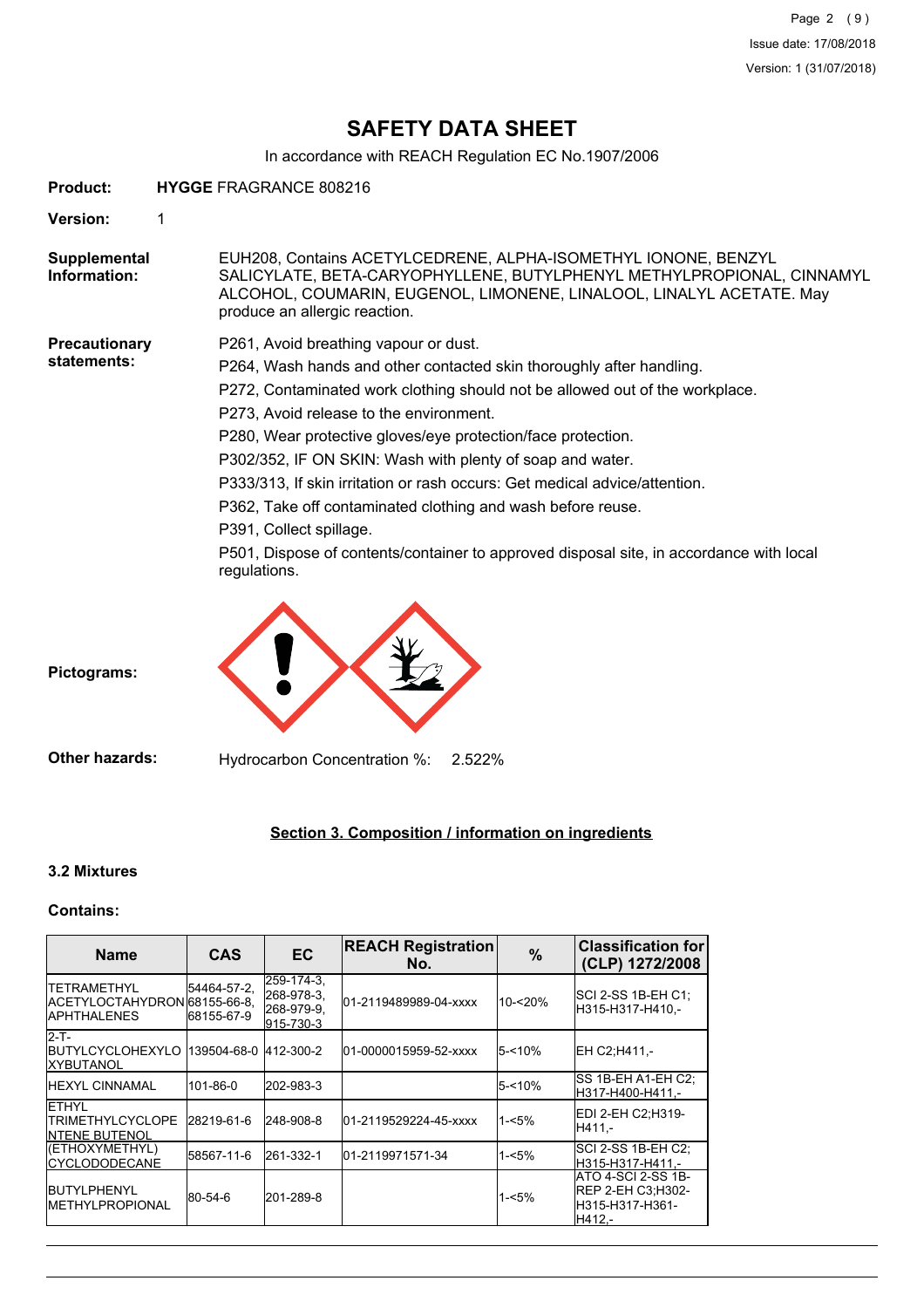Page 3 (9) Issue date: 17/08/2018 Version: 1 (31/07/2018)

# **SAFETY DATA SHEET**

In accordance with REACH Regulation EC No.1907/2006

## **Product: HYGGE** FRAGRANCE 808216

#### **Version:** 1

| ALPHA-ISOMETHYL<br><b>I</b> IONONE       | 127-51-5   | 204-846-3 |                       | $1 - 5%$    | SCI 2-SS 1B-EH C2:<br>H315-H317-H411,-                                  |
|------------------------------------------|------------|-----------|-----------------------|-------------|-------------------------------------------------------------------------|
| <b>HEXAMETHYLINDANO</b><br><b>IPYRAN</b> | 1222-05-5  | 214-946-9 | 01-2119488227-29-xxxx | $1 - 5%$    | EH A1-EH C1; H410,-                                                     |
| <b>I</b> ETHYL LINALOOL                  | 10339-55-6 | 233-732-6 | 01-2119969272-32-xxxx | $1 - 5%$    | SCI 2-EDI 2:H315-<br>H319.-                                             |
| IVANILLIN                                | 121-33-5   | 204-465-2 |                       | $1 - 5%$    | EDI 2;H319,-                                                            |
| <b>BENZYL SALICYLATE</b>                 | 118-58-1   | 204-262-9 |                       | $1 - 5%$    | SS 1B-EH C3:H317-<br>H412.-                                             |
| METHYL ALPHA-<br><b>IONONE ISOMERS</b>   | 1335-46-2  | 215-635-0 |                       | $1 - 5%$    | <b>SCI 2-EH C2:H315-</b><br>H411.-                                      |
| <b>IACETYLCEDRENE</b>                    | 32388-55-9 | 251-020-3 |                       | $1 - 5%$    | SS 1B-EH A1-EH C1;<br>H317-H410,-                                       |
| <b>I</b> LINALYL ACETATE                 | 115-95-7   | 204-116-4 | 01-2119454789-19-xxxx | $1 - 5%$    | SCI 2-EDI 2-SS 1;<br>H315-H317-H319,-                                   |
| <b>LIMONENE</b>                          | 5989-27-5  | 227-813-5 |                       | $0.1 - 1\%$ | FL 3-SCI 2-SS 1B-AH<br>1-EH A1-EH C1;H226-<br>H304-H315-H317-<br>H410.- |
| ICINNAMAL                                | 104-55-2   | 203-213-9 |                       | $0.1 - 1\%$ | <b>ATD 4-SCI 2-EDI 2-SS</b><br>1A;H312-H315-H317-<br>H319.-             |
| <b>IEUGENOL</b>                          | 97-53-0    | 202-589-1 |                       | $0.1 - 1\%$ | EDI 2-SS 1B;H317-<br>H319.-                                             |
| <b>I</b> LINALOOL                        | 78-70-6    | 201-134-4 | 01-2119474016-42-xxxx | $0.1 - 1\%$ | <b>SCI 2-EDI 2-SS 1B:</b><br>H315-H317-H319.-                           |
| ICOUMARIN                                | 91-64-5    | 202-086-7 |                       | $0.1 - 1\%$ | ATO 4-SS 1B;H302-<br>H317,-                                             |
| CINNAMYL ALCOHOL                         | 104-54-1   | 203-212-3 |                       | $0.1 - 1\%$ | SS 1B; H317,-                                                           |
| <b>IBENZYL BENZOATE</b>                  | 120-51-4   | 204-402-9 |                       | $0.1 - 1\%$ | ATO 4-EH A1-EH C2:<br>H302-H400-H411,-                                  |
| <b>IALPHA-CEDRENE</b>                    | 469-61-4   | 207-418-4 |                       | $0.1 - 1\%$ | AH 1-EH A1-EH C1:<br>H304-H410,-                                        |
| BETA-<br><b>CARYOPHYLLENE</b>            | 87-44-5    | 201-746-1 |                       | $0.1 - 1\%$ | SS 1B-AH 1:H304-<br>H317,-                                              |
| <b>IBETA CEDRENE</b>                     | 546-28-1   | 208-898-8 |                       | $< 0.1\%$   | AH 1-EH A1-EH C1;<br>H304-H410,-                                        |

#### **Substances with Community workplace exposure limits:**

| <b>Name</b>               | <b>CAS</b> | — г<br>cr. | $\mathbf{O}$<br>70 |
|---------------------------|------------|------------|--------------------|
| <b>IDIETHYL PHTHALATE</b> | 84-66-2    | 201-550-6  | 20-<50%            |

**Substances that are persistent, bioaccumulative and toxic or very persistent and very bioaccumulative, greater than 0.1%:**

Not Applicable

## **Section 4. First-aid measures**

## **4.1 Description of first aid measures**

IF ON SKIN: Wash with plenty of soap and water.

## **4.2 Most important symptoms and effects, both acute and delayed**

Causes skin irritation.

May cause an allergic skin reaction.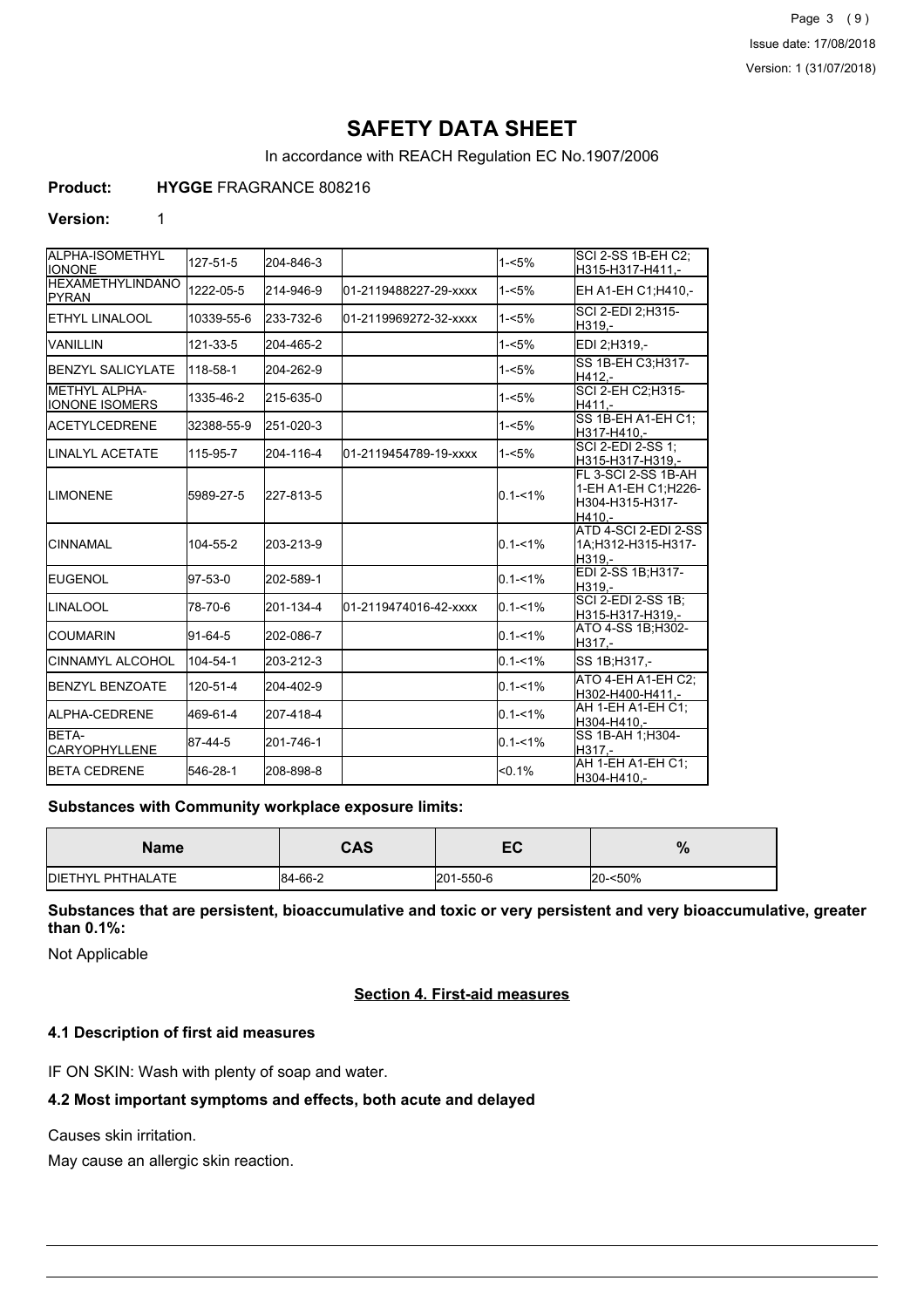Page 4 (9) Issue date: 17/08/2018 Version: 1 (31/07/2018)

# **SAFETY DATA SHEET**

In accordance with REACH Regulation EC No.1907/2006

**Product: HYGGE** FRAGRANCE 808216

**Version:** 1

## **4.3 Indication of any immediate medical attention and special treatment needed**

None expected, see Section 4.1 for further information.

#### **SECTION 5: Firefighting measures**

#### **5.1 Extinguishing media**

Suitable media: Carbon dioxide, Dry chemical, Foam.

#### **5.2 Special hazards arising from the substance or mixture**

In case of fire, may be liberated: Carbon monoxide, Unidentified organic compounds.

#### **5.3 Advice for fire fighters:**

In case of insufficient ventilation, wear suitable respiratory equipment.

### **Section 6. Accidental release measures**

#### **6.1 Personal precautions, protective equipment and emergency procedures:**

Avoid inhalation. Avoid contact with skin and eyes. See protective measures under Section 7 and 8.

#### **6.2 Environmental precautions:**

Keep away from drains, surface and ground water, and soil.

#### **6.3 Methods and material for containment and cleaning up:**

Remove ignition sources. Provide adequate ventilation. Avoid excessive inhalation of vapours. Contain spillage immediately by use of sand or inert powder. Dispose of according to local regulations.

## **6.4 Reference to other sections:**

Also refer to sections 8 and 13.

#### **Section 7. Handling and storage**

#### **7.1 Precautions for safe handling:**

Keep away from heat, sparks, open flames and hot surfaces. - No smoking. Use personal protective equipment as required. Use in accordance with good manufacturing and industrial hygiene practices. Use in areas with adequate ventilation Do not eat, drink or smoke when using this product.

## **7.2 Conditions for safe storage, including any incompatibilities:**

Store in a well-ventilated place. Keep container tightly closed. Keep cool. Ground/bond container and receiving equipment. Use explosion-proof electrical, ventilating and lighting equipment. Use only non-sparking tools. Take precautionary measures against static discharge.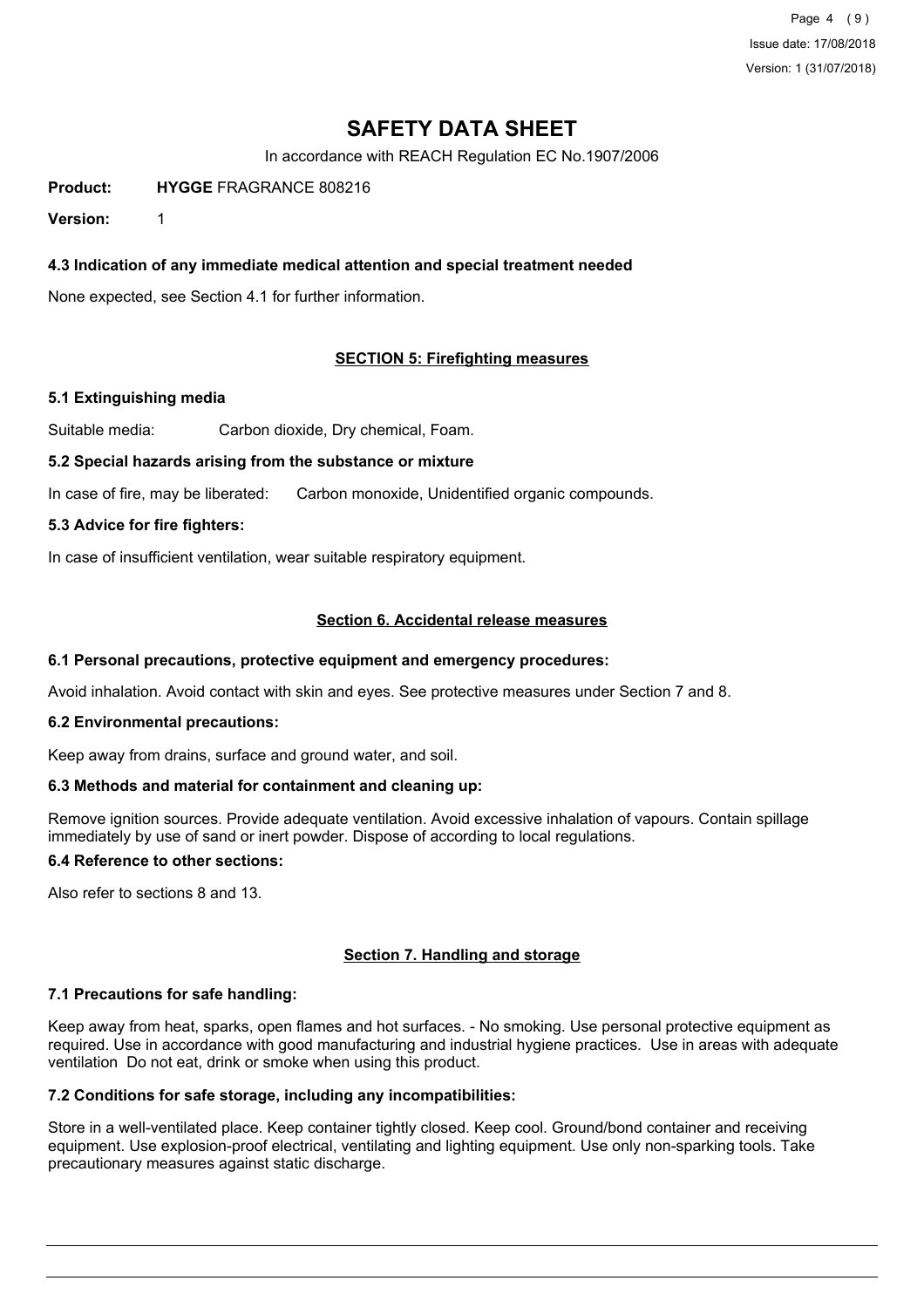Page 5 (9) Issue date: 17/08/2018 Version: 1 (31/07/2018)

# **SAFETY DATA SHEET**

In accordance with REACH Regulation EC No.1907/2006

**Product: HYGGE** FRAGRANCE 808216

**Version:** 1

### **7.3 Specific end use(s):**

Fragrances: Use in accordance with good manufacturing and industrial hygiene practices.

## **Section 8. Exposure controls/personal protection**

#### **8.1 Control parameters**

Workplace exposure limits:

| Ingredient                | <b>CAS</b>                   | EC.                                                      | <b>Description</b>                                | <b>Value</b> |
|---------------------------|------------------------------|----------------------------------------------------------|---------------------------------------------------|--------------|
|                           | $ 201 - 550 - 6 $<br>84-66-2 |                                                          | Long-term exposure limit (8-hour<br> TWA  (mg/m3) |              |
| <b>IDIETHYL PHTHALATE</b> |                              | Short-term exposure limit (15-<br>$ $ minute $ $ (mg/m3) | 10                                                |              |

## **8.2 Exposure Controls**

#### **Eye / Skin Protection**

Wear protective gloves/eye protection/face protection

#### **Respiratory Protection**

Ensure adequate and ongoing ventilation is maintained in order to prevent build up of excessive vapour and to ensure occupational exposure limits are adhered to. If appropriate, and depending on your patterns and volumes of use, the following engineering controls may be required as additional protective measures: a) Isolate mixing rooms and other areas where this material is used or openly handled. Maintain these areas under negative air pressure relative to the rest of the plant. b) Employ the use of Personal protective equipment - an approved, properly fitted respirator with organic vapour cartridges or canisters and particulate filters. c) Use local exhaust ventilation around open tanks and other open sources of potential exposures in order to avoid excessive inhalation, including places where this material is openly weighed or measured. In addition, use general dilution ventilation of the work area to eliminate or reduce possible worker exposures. d) Use closed systems for transferring and processing this material.

Also refer to Sections 2 and 7.

#### **Section 9. Physical and chemical properties**

#### **9.1 Information on basic physical and chemical properties**

| Appearance:                                   | Not determined                               |
|-----------------------------------------------|----------------------------------------------|
| Odour:                                        | Not determined                               |
| <b>Odour threshold:</b>                       | Not determined                               |
| pH:                                           | Not determined                               |
| Melting point / freezing point:               | Not determined                               |
| Initial boiling point / range:                | Not determined                               |
| Flash point:                                  | $>$ 100 °C                                   |
| <b>Evaporation rate:</b>                      | Not determined                               |
| Flammability (solid, gas):                    | Not determined                               |
| Upper/lower flammability or explosive limits: | Product does not present an explosion hazard |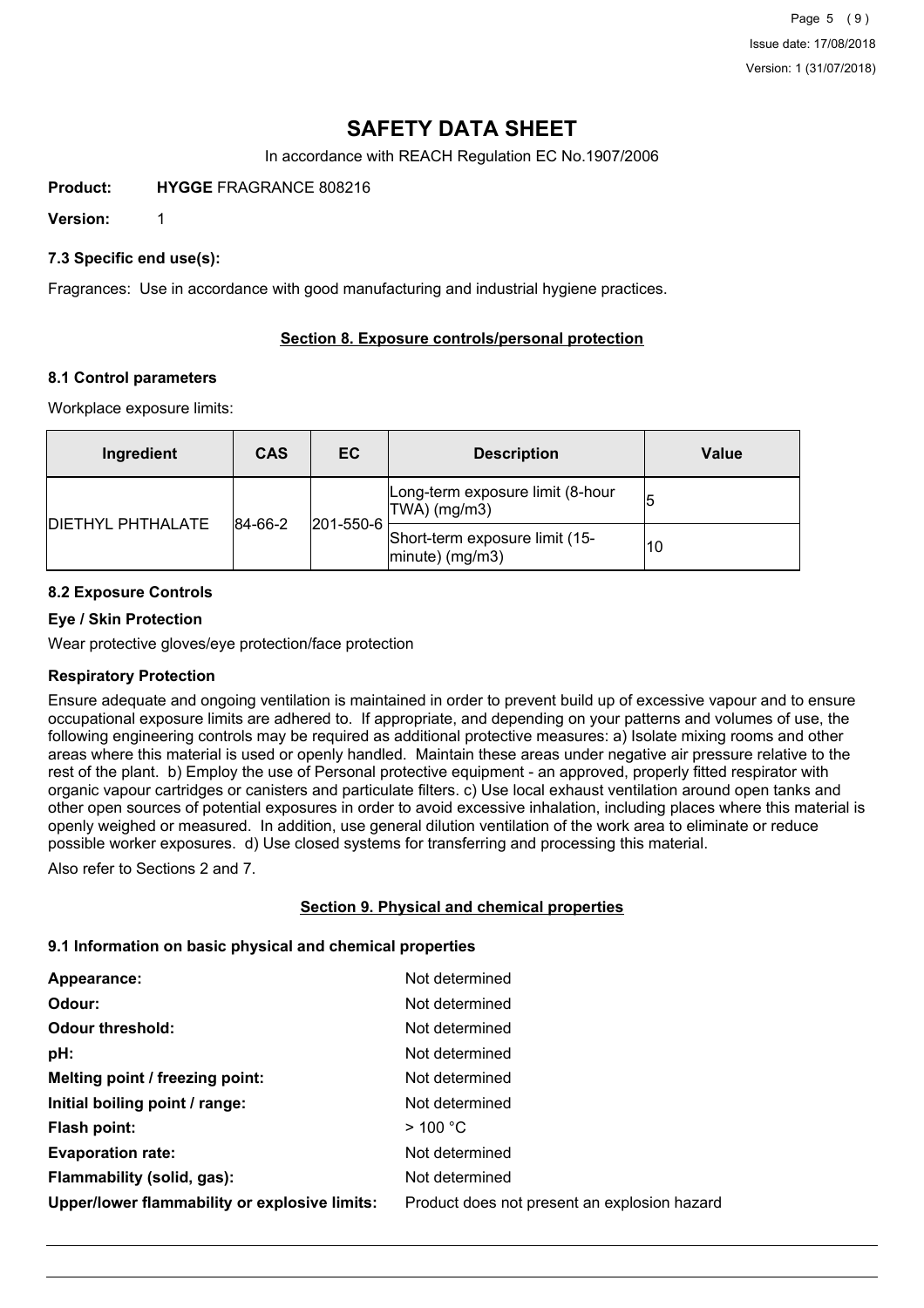Page 6 (9) Issue date: 17/08/2018 Version: 1 (31/07/2018)

# **SAFETY DATA SHEET**

In accordance with REACH Regulation EC No.1907/2006

**Product:** WARM WOODS FRAGRANCE 808216

**Version:** 1

| Vapour pressure:                        | 0.02345601 mmHg |
|-----------------------------------------|-----------------|
| Vapour density:                         | Not determined  |
| <b>Relative density:</b>                | Not determined  |
| Solubility(ies):                        | Not determined  |
| Partition coefficient: n-octanol/water: | Not determined  |
| <b>Auto-ignition temperature:</b>       | Not determined  |
| <b>Decomposition temperature:</b>       | Not determined  |
| <b>Viscosity:</b>                       | Not determined  |
| <b>Explosive properties:</b>            | Not expected    |
| <b>Oxidising properties:</b>            | Not expected    |

**9.2 Other information:** None available

#### **Section 10. Stability and reactivity**

### **10.1 Reactivity:**

Presents no significant reactivity hazard, by itself or in contact with water.

#### **10.2 Chemical stability:**

Good stability under normal storage conditions.

#### **10.3 Possibility of hazardous reactions:**

Not expected under normal conditions of use.

## **10.4 Conditions to avoid:**

Avoid extreme heat.

#### **10.5 Incompatible materials:**

Avoid contact with strong acids, alkalis or oxidising agents.

#### **10.6 Hazardous decomposition products:**

Not expected.

#### **Section 11. Toxicological information**

### **11.1 Information on toxicological effects**

This mixture has not been tested as a whole for health effects. The health effects have been calculated using the methods outlined in Regulation (EC) No 1272/2008 (CLP).

| <b>Acute Toxicity:</b>                    | Based on available data the classification criteria are not met. |
|-------------------------------------------|------------------------------------------------------------------|
| <b>Acute Toxicity Oral</b>                | >5000                                                            |
| <b>Acute Toxicity Dermal</b>              | Not Applicable                                                   |
| <b>Acute Toxicity Inhalation</b>          | Not Available                                                    |
| <b>Skin corrosion/irritation:</b>         | Skin Corrosion / Irritation Category 2                           |
| Serious eye damage/irritation:            | Based on available data the classification criteria are not met. |
| <b>Respiratory or skin sensitisation:</b> | Sensitization - Skin Category 1                                  |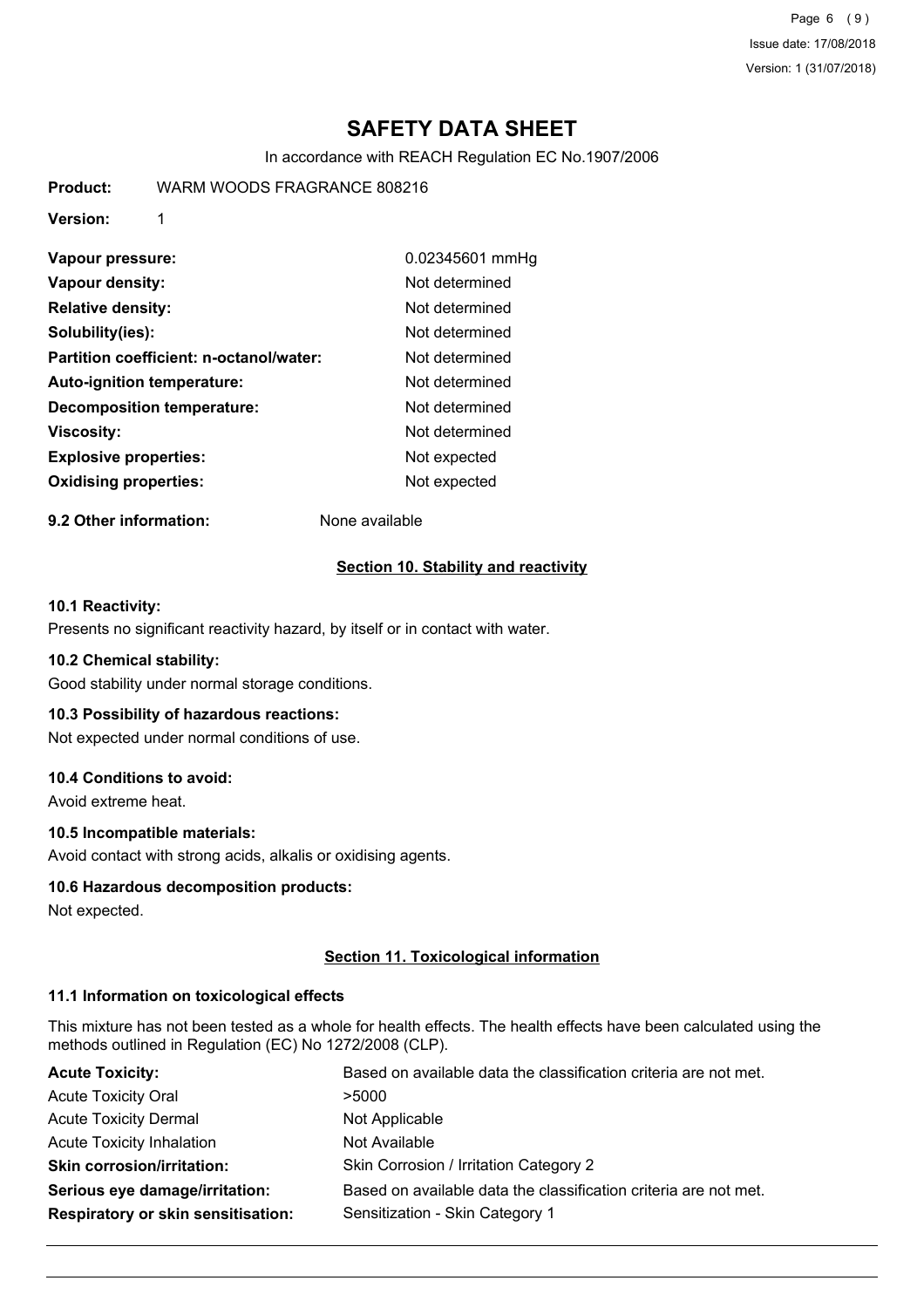# **SAFETY DATA SHEET**

In accordance with REACH Regulation EC No.1907/2006

**Product: HYGGE** FRAGRANCE 808216

**Version:** 1

Germ cell mutagenicity: Based on available data the classification criteria are not met. **Carcinogenicity:** Based on available data the classification criteria are not met. **Reproductive toxicity:** Based on available data the classification criteria are not met. **STOT-single exposure:** Based on available data the classification criteria are not met. **STOT-repeated exposure:** Based on available data the classification criteria are not met. **Aspiration hazard:** Based on available data the classification criteria are not met.

#### **Information about hazardous ingredients in the mixture**

| Ingredient                                     | CAS     | EC                | LD50/ATE Oral | <b>LD50/ATE</b><br>Dermal | LC50/ATE<br>Inhalation | <b>LC50</b><br>Route |
|------------------------------------------------|---------|-------------------|---------------|---------------------------|------------------------|----------------------|
| <b>IBUTYLPHENYL</b><br><b>IMETHYLPROPIONAL</b> | 80-54-6 | $ 201 - 289 - 8 $ | 1390          | Not available             | Not available          | lNot<br>lavailable   |

Refer to Sections 2 and 3 for additional information.

## **Section 12. Ecological information**

#### **12.1 Toxicity:**

- Toxic to aquatic life with long lasting effects. **12.2 Persistence and degradability:** Not available
- **12.3 Bioaccumulative potential:** Not available
- **12.4 Mobility in soil:** Not available

## **12.5 Results of PBT and vPvB assessment:**

This substance does not meet the PBT/vPvB criteria of REACH, annex XIII.

**12.6 Other adverse effects:** Not available

#### **Section 13. Disposal considerations**

#### **13.1 Waste treatment methods:**

Dispose of in accordance with local regulations. Avoid disposing into drainage systems and into the environment. Empty containers should be taken to an approved waste handling site for recycling or disposal.

#### **Section 14. Transport information**

| UN3082                                                                                                                     |
|----------------------------------------------------------------------------------------------------------------------------|
| ENVIRONMENTALLY HAZARDOUS SUBSTANCE, LIQUID, N.O.S.<br>(TETRAMETHYL ACETYLOCTAHYDRONAPHTHALENES,<br>HEXAMETHYLINDANOPYRAN) |
| 9                                                                                                                          |
|                                                                                                                            |
| Ш                                                                                                                          |
| This is an environmentally hazardous substance.                                                                            |
| None additional                                                                                                            |
|                                                                                                                            |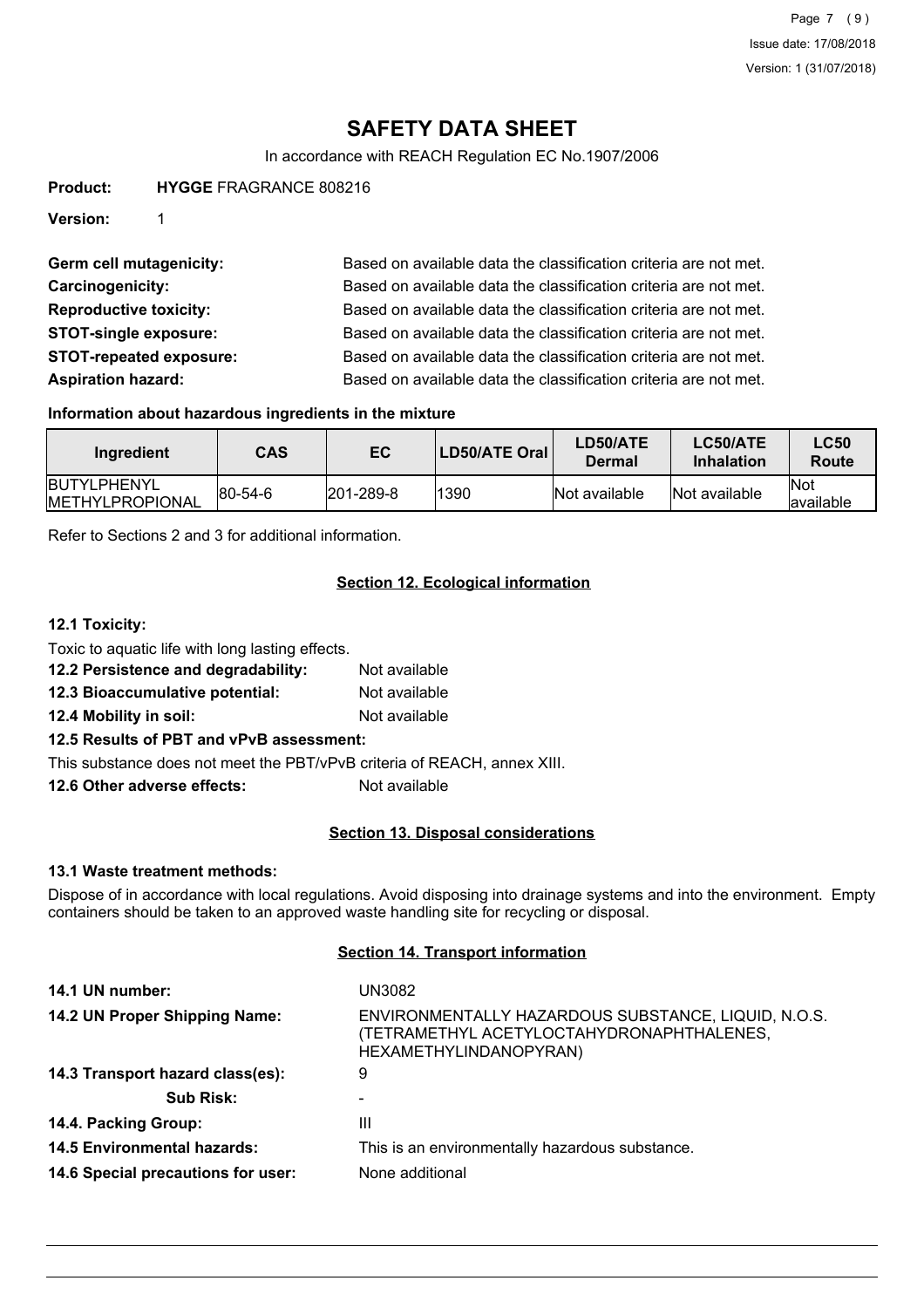Page 8 (9) Issue date: 17/08/2018 Version: 1 (31/07/2018)

# **SAFETY DATA SHEET**

In accordance with REACH Regulation EC No.1907/2006

## **Product: HYGGE** FRAGRANCE 808216

**Version:** 1

## **14.7 Transport in bulk according to Annex II of MARPOL73/78 and the IBC Code:**

Not applicable

### **Section 15. Regulatory information**

**15.1 Safety, health and environmental regulations/legislation specific for the substance or mixture** None additional

## **15.2 Chemical Safety Assessment**

A Chemical Safety Assessment has not been carried out for this product.

| <b>Section 16. Other information</b> |                                                                                     |
|--------------------------------------|-------------------------------------------------------------------------------------|
| Concentration % Limits:              | EH C2=9.55% EH C3=0.95375509% EH C4=50.44% SCI 2=31.85% EDI<br>2A=48.55% SS 1=5.56% |
| Total Fractional Values:             | EH C2=10.47 EH C3=104.85 EH C4=1.98 SCI 2=3.14 EDI 2A=2.06 SS<br>$1 = 1800$         |

#### **Key to revisions:**

Not applicable

#### **Key to abbreviations:**

| Abbreviation      | <b>Meaning</b>                                                            |
|-------------------|---------------------------------------------------------------------------|
| AH 1              | <b>Aspiration Hazard Category 1</b>                                       |
| ATD 4             | Acute Toxicity - Dermal Category 4                                        |
| ATO 4             | Acute Toxicity - Oral Category 4                                          |
| EDI <sub>2</sub>  | Eye Damage / Irritation Category 2                                        |
| EH A1             | Hazardous to the Aquatic Environment - Acute Hazard Category 1            |
| <b>EH C1</b>      | Hazardous to the Aquatic Environment - Long-term Hazard Category 1        |
| EH <sub>C2</sub>  | Hazardous to the Aquatic Environment - Long-term Hazard Category 2        |
| EH C <sub>3</sub> | Hazardous to the Aquatic Environment - Long-term Hazard Category 3        |
| FL <sub>3</sub>   | Flammable Liquid, Hazard Category 3                                       |
| H226              | Flammable liquid and vapour.                                              |
| H302              | Harmful if swallowed.                                                     |
| H304              | May be fatal if swallowed and enters airways.                             |
| H312              | Harmful in contact with skin.                                             |
| H315              | Causes skin irritation.                                                   |
| H317              | May cause an allergic skin reaction.                                      |
| H319              | Causes serious eye irritation.                                            |
| H361              | Suspected of damaging fertility or the unborn child (exposure route).     |
| H400              | Very toxic to aquatic life.                                               |
| H410              | Very toxic to aquatic life with long lasting effects.                     |
| H411              | Toxic to aquatic life with long lasting effects.                          |
| H412              | Harmful to aquatic life with long lasting effects.                        |
| P202              | Do not handle until all safety precautions have been read and understood. |